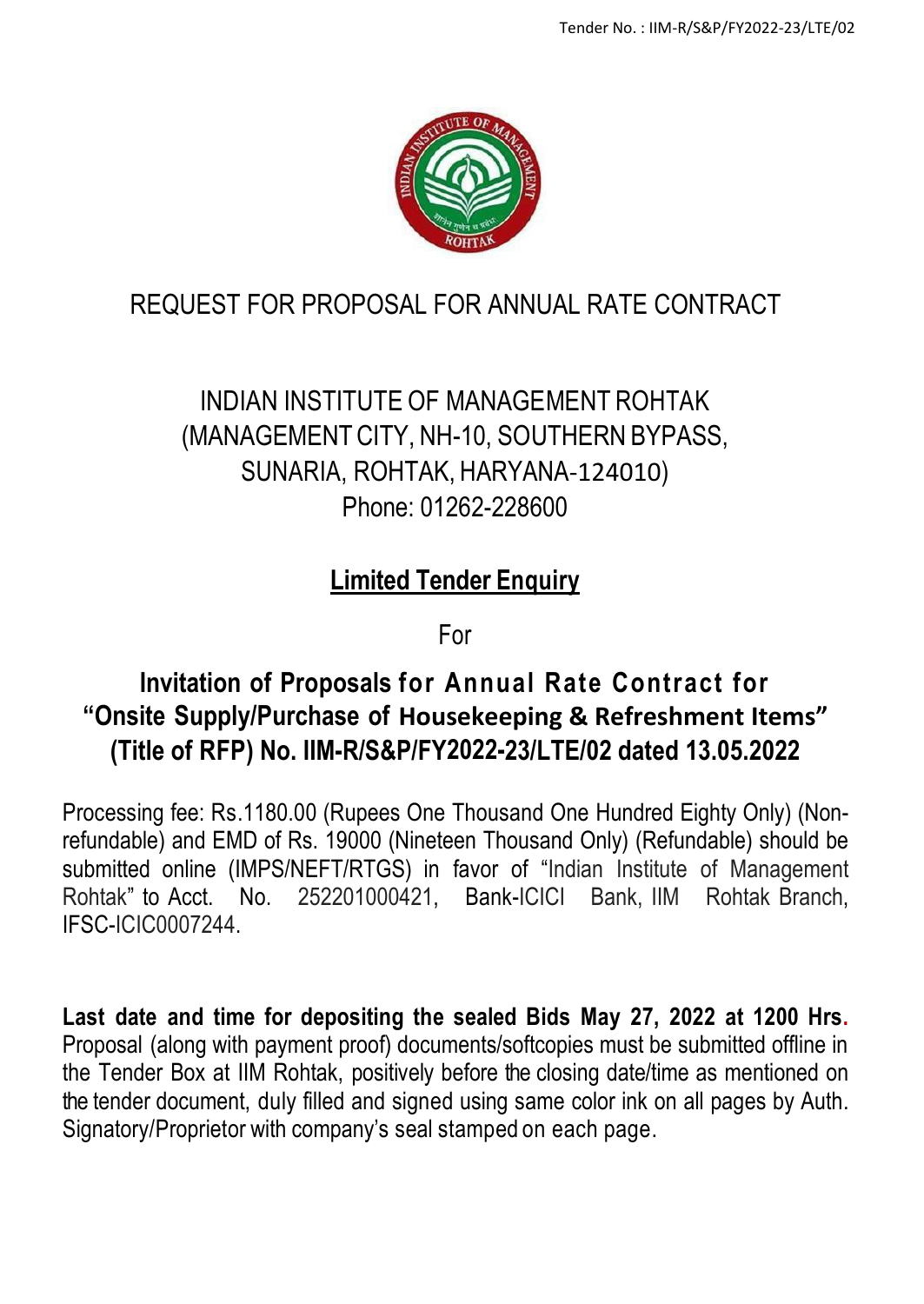## **Brief description of Proposal**

1. Offline bids are invited for "Onsite Supply/Purchase of Housekeeping & Refreshment Items" as per the details listed in Part III of this open tender enquiry, under which the competent & interested sellers shall supply the ordered items at the New Campus of IIM Rohtak, (at Management City, NH-10 Southern Bypass, Sunaria, Rohtak, Haryana PIN-124010) as per the details listed in Part III of this LTE. Offline bids/tender documents/Tenders duly ink signed/stamped by the authorized signatory with all supporting documents including credential documents are to be submitted at IIM Rohtak, Management City, NH-10 Southern Bypass, Sunaria, Rohtak, Haryana PIN-124010.

## **Summary of important dates and details**

| <b>Information</b>                                       | <b>Important Dates</b>                                                                                                                                                                                                                                                                                                                                                                                                                                   |
|----------------------------------------------------------|----------------------------------------------------------------------------------------------------------------------------------------------------------------------------------------------------------------------------------------------------------------------------------------------------------------------------------------------------------------------------------------------------------------------------------------------------------|
| Date of Publishing/Hosting of Tender                     | 13/05/2022                                                                                                                                                                                                                                                                                                                                                                                                                                               |
| Date/Time of closing of Tender Submission                | 27/05/2022 at 1200 Hrs.                                                                                                                                                                                                                                                                                                                                                                                                                                  |
| Date/Time of Opening of Bids<br>(Technical/financial)    | 27/05/2022 at 1500 Hrs.                                                                                                                                                                                                                                                                                                                                                                                                                                  |
| Processing Fee                                           | Rs. 1180/- (One Thousand One Hundred Eighty Only) should be submitted online<br>(IMPS/NEFT/RTGS) in favor of "Indian Institute of Management Rohtak", into Acc. No.<br>252201000421, Bank-ICICI Bank, IIM Rohtak Branch, IFSC- ICIC0007244 (Compulsory<br>& Non-refundable in all cases) Mandatory for all, including MSME. Bids without<br>processing fees (Rs. 1180/-) will not be considered.                                                         |
| Bid Security/EMD (Earnest Money Deposit)<br>(Refundable) | Bidders are required to submit a "Bid Security" (EMD) of Rs. 19000/- (Rs. Nineteen<br>Thousand Only). The bid must be deposited online in favor of "Indian Institute of<br>Management Rohtak" into Acc. No. 252201000421, Bank-ICICI Bank, IIM Rohtak<br>Branch, IFSC- ICIC0007244, accepting that if they withdraw or modify their bids<br>during the period of validity etc., they will be suspended for the time specified in the<br>tender document. |
| Approximate Tender Value (In Rs.)                        | 944500.00 (Rupees Nine Lakh Forty Four Thousand Five Hundred Only)                                                                                                                                                                                                                                                                                                                                                                                       |
| Performance Bank Guarantee                               | 5 % of total value in form of Bank Guarantee                                                                                                                                                                                                                                                                                                                                                                                                             |
| Period of validity of Tender/Bids                        | Minimum 365 days from closing date.                                                                                                                                                                                                                                                                                                                                                                                                                      |
| Place of Bid Opening                                     | <b>Administrative Block of IIM Rohtak (Sunaria Campus)</b>                                                                                                                                                                                                                                                                                                                                                                                               |

2. The address and contact numbers for sending bids or seeking clarifications regarding this tender are given below-

a. **Bids/queries to be addressed to**: Mr. Parikshit Ranjan Java, Senior Administrative Officer, (sao@iimrohtak.ac.in), Indian Institute of Management Rohtak.

- b. **IIM Rohtak Address**: Indian Institute of Management Rohtak (Management City, NH-10, Southern Bypass, Sunaria, Rohtak, Haryana-124010).
- c. **Name/designation of the contact personnel:**Mr. Parikshit Ranjan Java, Senior Administrative Officer
- d. **Telephone numbers of the contact personnel**: 01262-228600
- e. **E-mail ID of contact personnel**: sao@iimrohtak.ac.in

3. This TENDER is divided into five parts as follows:

**a. Part I** – Contains General Information and Instructions for the Bidders about the tender such as the time, place of submission and opening of tenders, validity period of tenders, etc.

**b. Part II** – Contains essential details of the items/services required, such as the Schedule of Requirements (SOR), Technical Specifications, Delivery Period, Mode of Delivery, and Consignee details.

**c. Part III** – Contains Standard Conditions of tender, which will form part of the contract with the successful Bidder.

**d. Part IV** – Contains Special Conditions applicable to this tender and which will also form part of the contract with the successful Bidder.

**e. Part V** – Contains Evaluation Criteria and Format for Price Bids.

4. This tender is being **issued with no financial commitment** and IIM Rohtak (the buyer hereafter) reserves the right to change or vary any part thereof at any stage. **Buyer also reserves the right to withdraw** the tender, should it become necessary at any stage.

### **Part I – General Information**

- **1. Bidders:** The Bidders must be from close proximity to Rohtak or would ensure to deliver the awarded items on time even at a short notice of 24 hours.
- **2.** EMD Submitted by unsuccessful bidders will be refunded after release of odder to successful bidder, and for successful bidder, the EMD will be returned on the successful submission of desired performance bank guarantee.
- **3.** The rate quoted by supplier/bidder shall be final and no change in the same shall be allowed under any circumstances during the currency of the contract.
- **4.** No conditional bid will be accepted, bidder need to Bid as per the above terms and conditions o nly and will be declared non-responsive.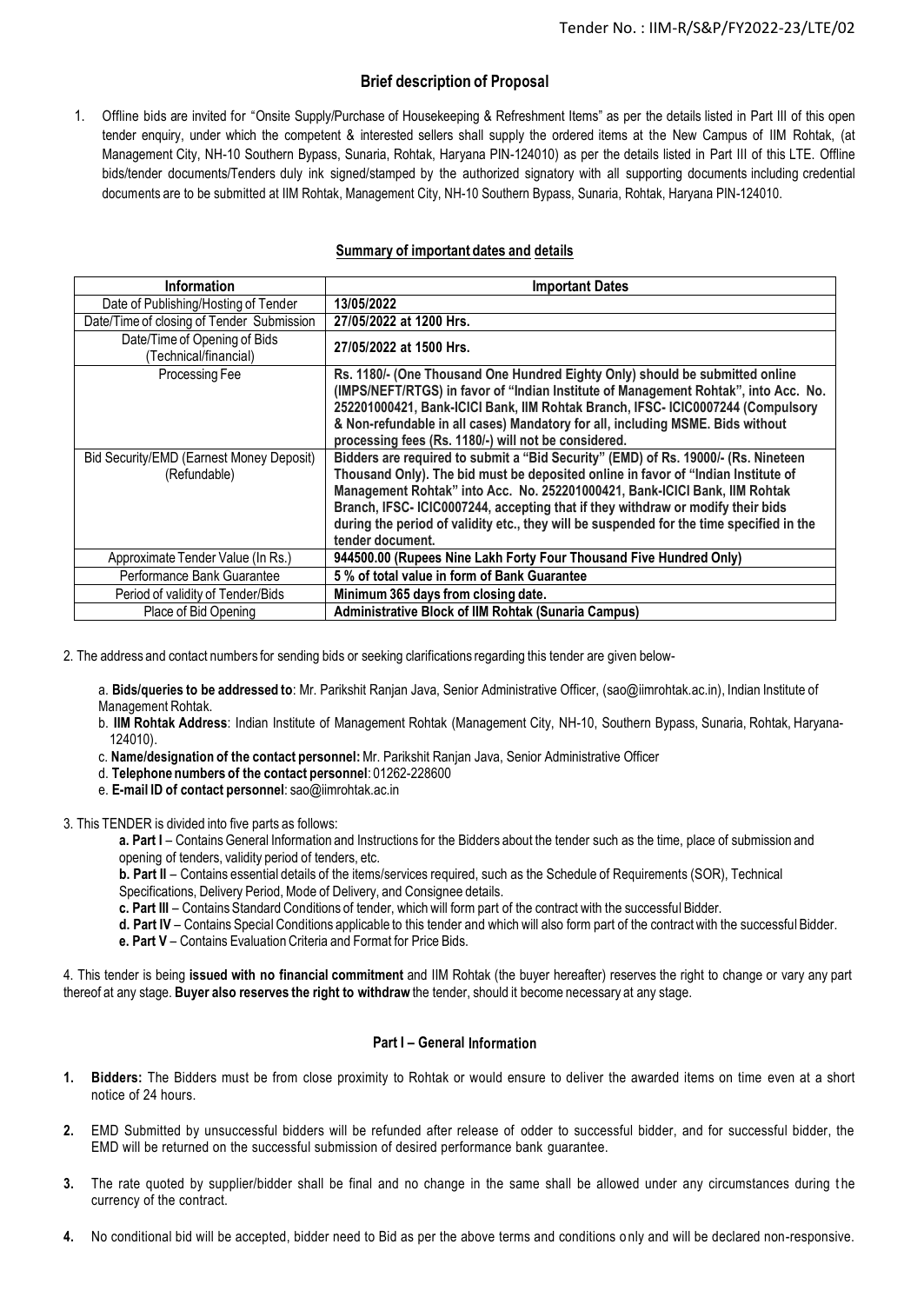- **5.** The suppliers will keep all the awarded items ready at all the time to deliver on urgent basis, in case of non -supply the items as per specification and stipulated time, the action may be taken against them or at the risk and cost of the same. In worst case the specified items are not delivered due to non-availability of the products in the market, supplier have to write to the IIM Rohtak regarding this, and in such case the officials will take prior approval from the competent authority for the new make, maintaining the same specifications, before confirming new make to the seller for supply.
- **6.** The selection of successful Bidder for each line item contained in the price bid shall be on the basis of L-1(Minimum) quotes submitted for each line item by the respective bidders.
- **7.** The bidder may choose to bid for a minimum of any 5 line items mentioned in the List of items required as per Annexure II
- **8.** IIM Rohtak (Buyer) may choose to buy any number of line items from single bidders or one line item from multiple bidders
- **9.** In case any items are found in unsatisfactory condition, the same will have to be replaced by firm immediately on directions of IIM Rohtak within the stipulated period.
- **10.** Tentative (Only Indicative) quantity requirement for a period of one year is provided in annexure II. Quantity is only indicative and may very to any extent up to the ±50% based on actual requirement.
- **11.** Where the brand is not mentioned in the make column, it means the desired product sho uld be of good and acceptable quality.
- **12.** Bidders may visit the office to see the samples of various items in case of any doubt/ambiguity before quoting.
- **13. Period of Contract:** The contract will be valid for a period of one year from the date of placement of order, which can be extended for a further period of one year on the same rate and terms & conditions on mutual consent of both parties. However, IIM Rohtak may terminate the contract at any time by giving 15 days advance notice without assigning any reaso n.
- **14.** Rates should be valid for at least one year. Rates valid for a shorter period shall be rejected as non-responsive. If the contract is extended for any period beyond the validity of the period of original contract, the same rate as that of original contract will remain valid.
- **15.** Tenders have to be submitted **on or before 27/05/2022 at 1200 Hrs**. (Date to be mentioned in terms of DDMMYYYY). The bid along with a proof of submission of processing fee Rs. 1180/- (Rupees One Thousand One Hundred and Eighty Only) & EMD Rs. 19000/- (Rupees Nineteen Thousand Only). The responsibility to ensure this lies with the Bidder.
- **16. Manner of submission of bids**: Bids should be submitted offline at the address given above before the due date and time. Bids documents sent by Fax, Email will not be considered
- 17. Time and date for the opening of bids: on 27/05/2022 at 1500 Hrs. If due to any exigency, the due date for the opening of the bids is declared a closed holiday, the bids will be opened on the next working day at the same time or on any other day/time, as intimated by the Buyer)**.**
- **18. Offline Tender:** Tender should be submitted in the Tender box at Indian Institute of Management Rohtak (Management City, NH-10, Southern Bypass, Sunaria, Rohtak, Haryana-124010).
- **19. Place of opening of the Bids:** Room No.101 (First Floor), Administrative block of IIM Rohtak (New Campus at Sunaria, Rohtak, Haryana PIN -124010).
- **20. Single Bid System-** Bids have to be submitted in single stage and one bid system.
- **21. Submission of Bids –** Bids with all supporting documents should be submitted by bidders on their original memo/letter pad inter alia furnishing details as given below;

| Sr. No | <b>Information Required</b>                               | Details to be furnished by the proposer (it is mandatory to attach<br>self-attested supporting documents to prove your credentials) |
|--------|-----------------------------------------------------------|-------------------------------------------------------------------------------------------------------------------------------------|
|        | Name of Firm                                              |                                                                                                                                     |
|        | Nature/Name of Business                                   |                                                                                                                                     |
| 3      | Registered Office Address                                 |                                                                                                                                     |
|        | Phone No of Registered Office                             |                                                                                                                                     |
| 5      | Website/Email ID of Firm                                  |                                                                                                                                     |
| 6      | Name of Proprietor                                        |                                                                                                                                     |
|        | Proprietor/Managing<br>Contact No of<br><b>Director</b>   |                                                                                                                                     |
| 8      | PAN<br>Service<br>Req.<br>No of<br>Tax<br>Firm/Proprietor |                                                                                                                                     |
| 9      | GST Registration No of Firm if applicable                 |                                                                                                                                     |
| 10     | Firm Bank Account/NEFT Details with IFS<br>Code           |                                                                                                                                     |

**Annexure I**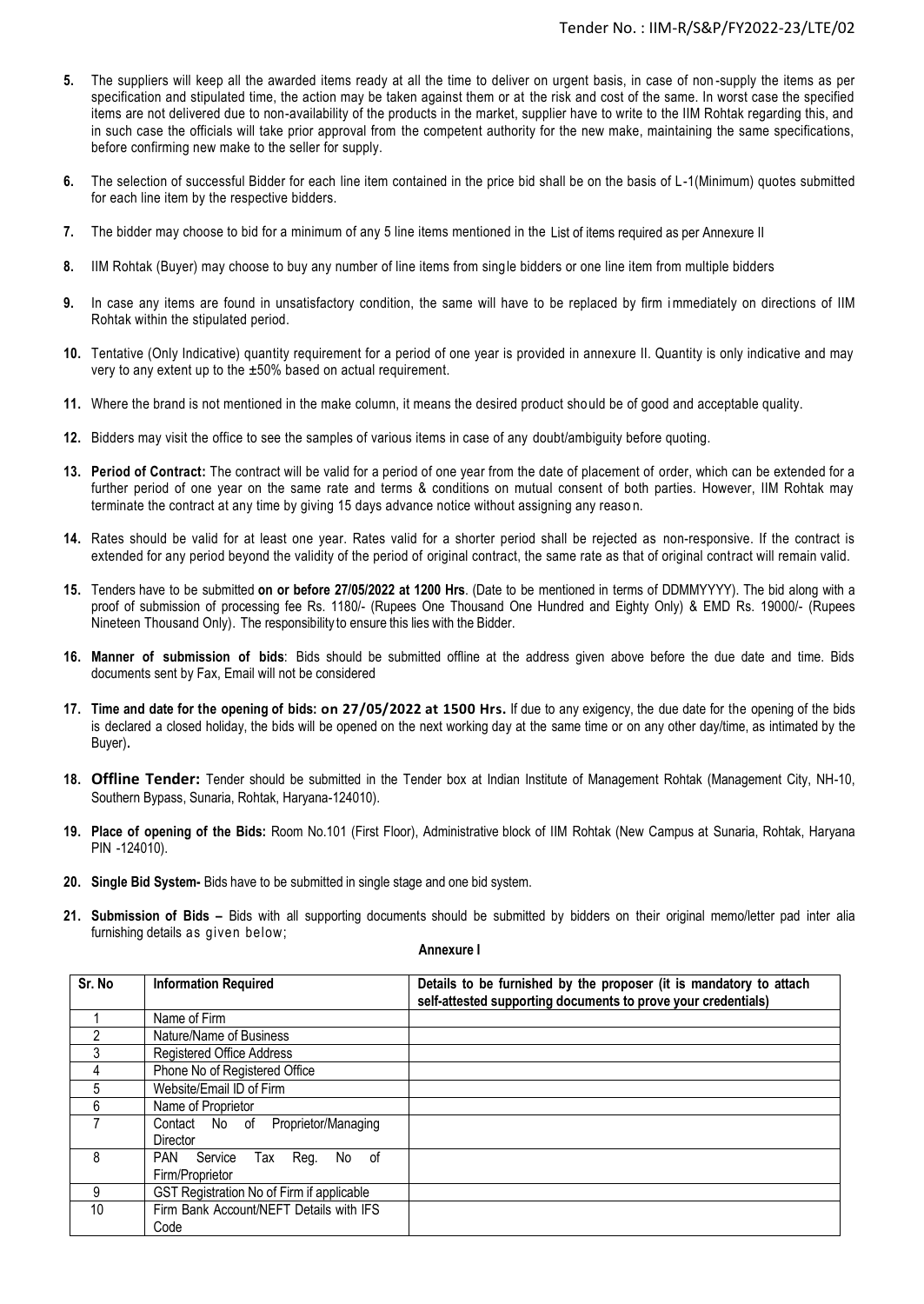The documents should be attached with all self-attested/signed copies of relevant documents proving their credentials including audited **balance sheets (as asked/mentioned below) and with proof of payment of processing fees (Rs. 1180/- and EMD Rs. 19000/- to be paid online via NEFT/RTGS/IMPS to our bank account no 252201000421, Bank-ICICI Bank, IIM Rohtak Branch, IFSC- ICIC0007244 on or before the closing date and time.** 

- **22. Clarification regarding contents of the tender:** A prospective bidder who requires clarification regarding the contents of the bidding documents shall notify to the Buyer in writing about the clarifications sought not later than **02 (two) days prior to the date of opening of the Bids**. Reply to the queries and their clarification by the purchaser will be responded to individually only.
- **23. Modification and Withdrawal of Bids:** A bidder may modify or withdraw his bid after submission provided that the written notice of modification or withdrawal is received by the Buyer prior to the deadline prescribed for submission of bids. A withdrawal notice may be sent by mail but a signed confirmation copy to be sent by post should follow it and such signed confirmation should reach the purchaser not later than the deadline for submission of bids. No bid shall be modified after the deadline for submission of bids. No bid can be withdrawn in the interval between the deadline for submission of bids and the expiration of the period of bid validity specified. Withdrawal of a bid during this period will result in Bidder's being blacklisted & debarred for a minimum 03 years.
- **24. Clarification regarding contents of the Bids:** During evaluation and comparison of bids, the Buyer may, at its discretion, ask the bidder for clarification of his bid. The request for clarification will be given in writing and no change in prices or substance of the bid will be sought, offered or permitted. No post-bid clarification on the initiative of the bidder will be entertained.
- **25. Rejection of Bids:** Canvassing by the Bidder in any form, unsolicited letter, and post-tender correction may invoke summary rejection with blacklist and debarred. Conditional tenders will be summarily rejected.
- **26. Unwillingness to participate after submission:** Bidders unwilling to quote should ensure that intimation to this effect reaches before the due date and time of opening of the Bid, failing which the defaulting Bidder may be delisted for the given range of items as mentioned in this tender (If applicable).
- **27. Validity of Bids:** The Bids should remain valid for **minimum90 days** from the last date of submission of the Bids.

**15. Earnest Money Deposit-** The bidders are mandatorily required to submit a bid security (EMD) of Rs. 20000/- (Rupees Twenty Thousand only) along with the technical bid. The proof of online payment is required to be attached along with the technical bid accepting that if they withdraw or modify their bids during period of validity etc., they will be suspended for participating in the future tenders for a minimum 3 years.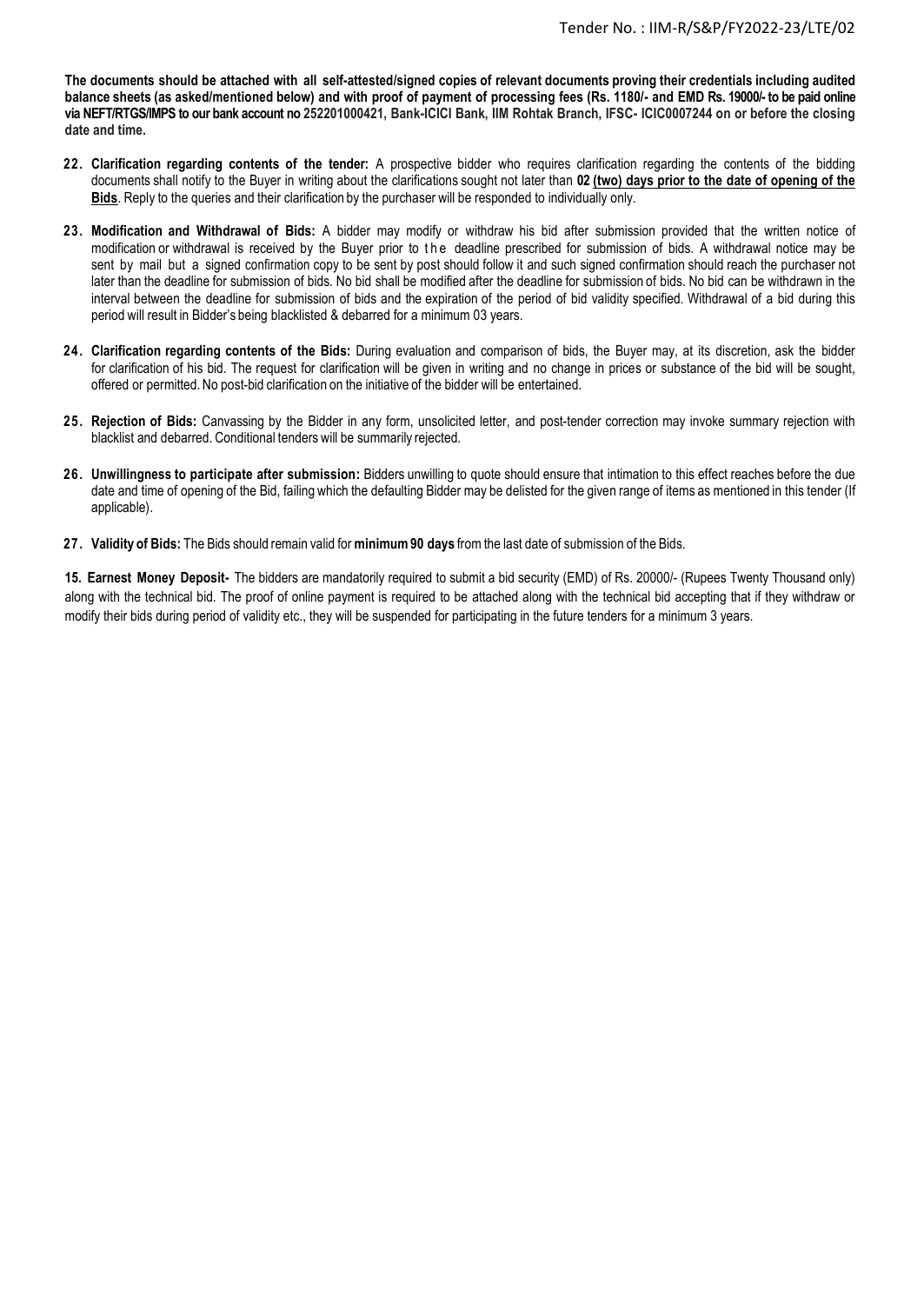## **Part II – Essential Details of Items/Services required**

#### **1. Technical Requirements**–List of items required is as follows:

#### **Annexure II**

| Sr. No         | Product                              | Make                     | <b>Tentative</b><br>Quantity | Units/<br>Denomination |
|----------------|--------------------------------------|--------------------------|------------------------------|------------------------|
| 1              | Almonds                              | <b>Good Quality</b>      | 10                           | Kg                     |
| $\overline{2}$ | Anti Termite Liquid                  | <b>Good Quality</b>      | 10                           | Ltr                    |
| $\mathfrak{Z}$ | Bath Soap (30 GM)                    | Lifeboy                  | 200                          | Pcs                    |
| $\overline{4}$ | Black Hit Spray (400 ML)             | <b>HIT</b>               | 26                           | Pcs                    |
| 5              | <b>Borosil Water Glass</b>           | Borosil                  | 30                           | Pcs                    |
| 6              | <b>Cashew Nuts</b>                   | <b>Good Quality</b>      | 10                           | Kg                     |
| $\overline{7}$ | Coffee Pouch (64 pouch Packet)       | <b>Nestle</b>            | 18100                        | pouch                  |
| 8              | Cookies                              | <b>Good Quality</b>      | 16                           | Kg                     |
| 9              | Cotton Cloth (Dhoti)                 | <b>Good Quality</b>      | 50                           | Pcs                    |
| 10             | Dettol Hand Wash Refill, (750MI)     | Dettol                   | 12                           | Pcs                    |
| 11             | Dettol Liquid Soap Dispenser         | Dettol                   | 10                           | Pcs                    |
| 12             | Disposal Cup                         | <b>Good Quality</b>      | 61600                        | Pcs                    |
| 13             | <b>Disposal Glass</b>                | <b>Good Quality</b>      | 60000                        | Pcs                    |
| 14             | Disposal Spoons                      | <b>Good Quality</b>      | 8                            | Pkts                   |
| 15             | Dustor-Cotton                        | <b>Good Quality</b>      | 136                          | Pcs                    |
| 16             | Green Tea (100 Bag Box)              | Tetley                   | 16000                        | pouch                  |
| 17             | Hair Comb                            | <b>Good Quality</b>      | 200                          | Pcs                    |
| 18             | Hair Oil Pouch (25 ML)               | Bajaj Almonds            | 400                          | Pcs                    |
| 19             | Hand Sanitizer (200 ML)              | Dettol                   | 50                           | Ltr                    |
| 20             | Juna Plastic                         | <b>Good Quality</b>      | 30                           | Pcs                    |
| 21             | Milk Powder (150 Small Pouch Packet) | Nestle                   | 70                           | Pkts                   |
| 22             | Milk Powder (400 GM)                 | <b>Nestle</b>            | 1200                         | Pkts                   |
| 23             | Mosquito Machine                     | All Out                  | 112                          | Pcs                    |
| 24             | Mosquito Machine Refill              | All Out                  | 230                          | Pcs                    |
| 25             | Red Hit Spray (400 ML)               | <b>Good Quality</b>      | 10                           | Pcs                    |
| 26             | Red Label Tea (400GM) (Natural Care) | Red Label                | 60                           | Pkts                   |
| 27             | Room Freshener-Levender (250 ML)     | <b>Good Quality</b>      | 24                           | Pcs                    |
| 28             | Shampoo Pouch (45 ML)                | Pantene/Head & Shoulders | 400                          | Pkts                   |
| 29             | Sugar Cube Box (500GM)               | <b>Uttam Sugar</b>       | 1250                         | Box                    |
| 30             | Tea Bag (100 Pouch Box)              | Taj Mahal                | 816                          | Box                    |
| 31             | <b>Tissue Paper-Box</b>              | Liora                    | 96                           | Box                    |
| 32             | <b>Tooth Brush</b>                   | Colgate                  | 200                          | Pcs                    |
| 33             | Tooth Paste (25 gm)                  | Colgate                  | 200                          | Pcs                    |
| 34             | Vim Bar (200gm)                      | Vim                      | 30                           | Pcs                    |
| 35             | Water Jug (1 Liter)                  | Milton                   | 35                           | Pcs                    |

#### **2. Warranty contract period** – As per brand and technical specification.

- **3. Delivery and Transportation** –All Statutory payments and arrangements, like transportation, helper, loading or supply of goods to the premises, compensation in case of accident or loss, etc., to the workers or machinery employed by the supplier shall be borne by the suppliers only. Bidders is liable to bear all the losses made the office premises by bidders or any of its representative during the delivery or at any point of time, the probable amount could be adjusted in the security deposit or any other medium as decided by the competent authority.
- **4. Delivery location Stores & Purchase Office** of Indian Institute of Management Rohtak (Management City, NH-10 Southern Bypass, Sunaria, Rohtak, Haryana PIN - 124010).
- **5. Consignee details** Indian Institute of Management Rohtak (GST No 06AAAAI3547D1Z2) (Management City, NH-10 Southern Bypass, Sunaria, Rohtak, Haryana.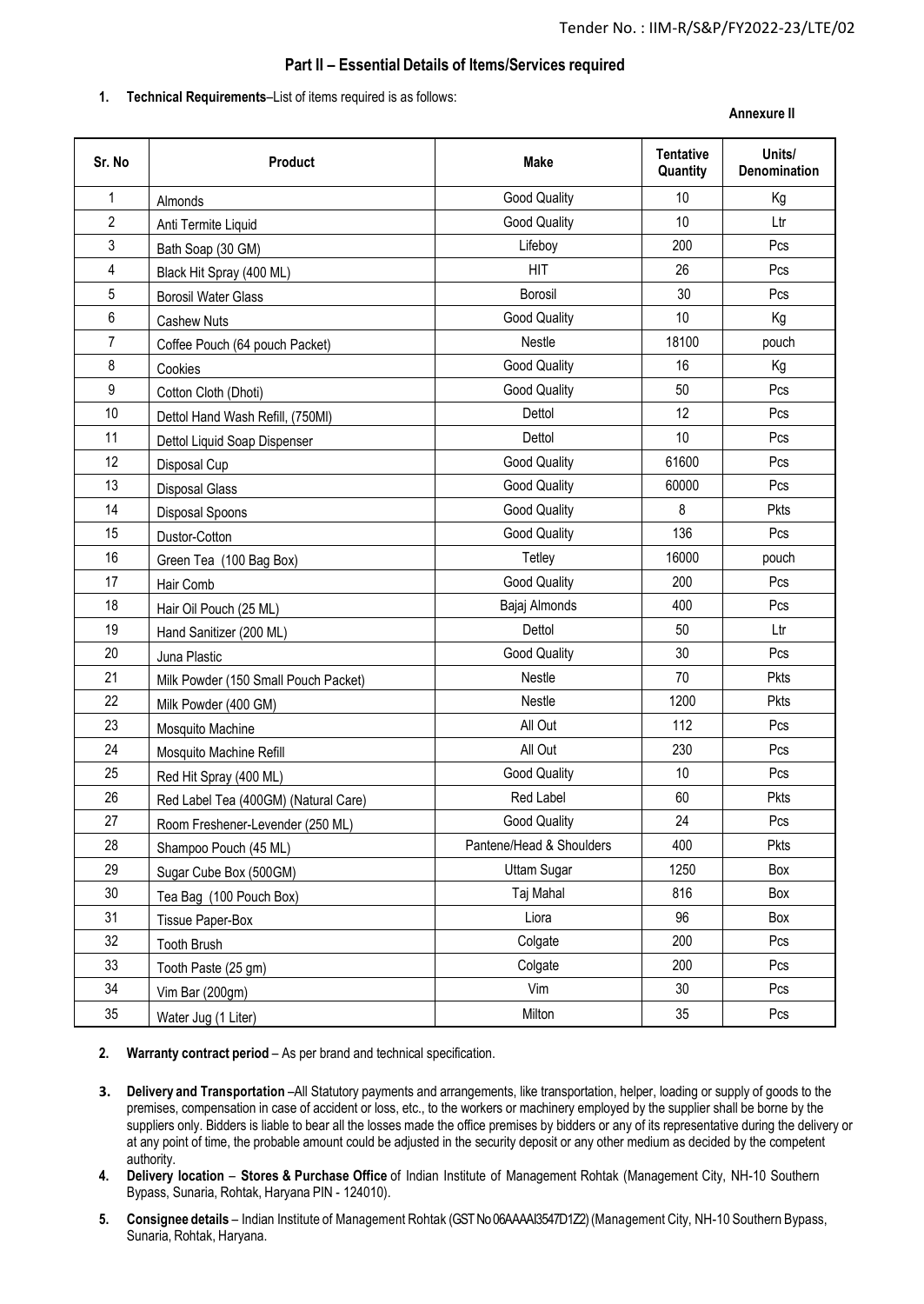## **Part III**

## **S t a n d a r d Conditions of Tender**

The Bidder is required to give confirmation of their acceptance of the Standard Conditions of the Request for Proposal mentioned below on their original letterhead which will automatically be considered as part of the Letter of Award/Contract concluded with **the successful Bidders** (i.e. Seller/Seller/Service provider in the Contract) as selected by the Buyer. **Failure to do so may result in rejection of the Bid submitted by the Bidder.**

**1. Law**: The Contract shall be considered and made in accordance with the laws of the Republic of India. The contract shall be governed by and interpreted in accordance with the laws of the Republic of India, subject to Rohtak jurisdiction.

**2. Arbitration**: In the event of any dispute/difference/question (referred to as "dispute" hereinafter) between the IIM Rohtak and the contracting agency/seller out of or in any way concerning this contract in respect of any matter, which cannot be settled mutually, shall within 30 days from the date one party informs the other in writing that such a dispute exists, be referred to the conciliator appointed by the Director I IM Rohtak or any other competent authority of the institute. The conciliator shall give a written decision within 28 days of receipt of notification of the dispute. The conciliator shall be paid per seating basis and the cost (fee, transport charges etc.) of the conciliator shall be borne equally by both parties. In case decision of the conciliator is disputed by either of the parties, it may request to Director IIM Rohtak to appoint an Arbitrator within 28 days of the written decision of the conciliator. In neither party refers to the dispute (s) for arbitration within the aforementioned 28 days, the conciliator's decision shall be final and binding. Otherwise, the dispute shall be referred to the Arbitrator appointed by the Director IIM Rohtak or any other competent authority of the institute for settlement of the dispute in accordance with the provisions of the Arbitration and Conciliation Act, 1996.

**3. Penalty for use of Undue influence**: The seller/Seller/Service provider undertakes that he has not given, offered or promised to give, directly or indirectly, any gift, consideration, reward, commission, fees, brokerage, or inducement to any person in service of the Buyer or otherwise in procuring the order/contracts or forbearing to do or for having done or forborne to do any act in relation to the obtaining or execution of the present order/contract or any other contract with the Government of India for showing or forbearing to show favour or disfavor to any person in relation to the present Contract or any other contract with the Government of India. Any breach of the aforesaid undertaking by the seller/Seller/Service provider or anyone employed by him or acting on his behalf (whether with or without the knowledge of the seller/Seller/Service provider ) or the commission of any offers by the seller/Seller/Service provider or anyone employed by him or acting on his behalf, as defined in Chapter IX of the Indian Penal Code, 1860 or the Prevention of Corruption Act, 1986 or any other Act enacted for the prevention of corruption shall entitle the Buyer to cancel the contract and all or any other contracts with the seller/Seller/Service provider and recover from the seller/Seller/Service provider the amount of any loss arising from such cancellation. A decision of the Buyer's/Competent Financial Authority (CFA) or his nominee to the effect that a breach of the undertaking had been committed shall be final and binding on the seller/Seller/Service provider. Giving or offering of any gift, bribe or inducement or any attempt at any such act on behalf of the seller/Seller/Service provider towards any officer/employee of the Buyer or to any other person in a position to influence any officer/employee of the Buyer for showing any favour in relation to this or any other contract, shall render the seller/Seller/Service provider to such liability/ penalty as the Buyer may deem proper, including but not limited to termination of the contract, imposition of penal damages, forfeiture of the Bank Guarantee and refund of the amounts paid by the Buyer.

**4**. **Agents / Agency Commission**: The Seller/Service provider confirms and declares to the Buyer that the Seller/Service provider is the original manufacturer of the services/products referred to in this Contract and has not engaged any individual or firm, whether Indian or foreign whatsoever, to intercede, facilitate or in any way to recommend to the Government of India or any of its functionaries, whether officially or unofficially, to the award of the contract to the Seller/Service provider; nor has any amount been paid, promised or intended to be paid to any such individual or firm in respect of any such intercession, facilitation or recommendation. The Seller/Service provider agrees that if it is established at any time to the satisfaction of the Buyer that the present declaration is in any way in corrector if at a later stage it is discovered by the Buyer that the Seller/Service provider has engaged any such individual/firm, and paid or intended to pay any amount, gift, reward, fees, commission or consideration to such person, party, firm or institution, whether before or after the signing of this contract, the Seller/Service provider will be liable to refund that amount to the Buyer. The Seller/Service provider will also be debarred from entering into any supply Contract with the Government of India for a minimum period of five years. The Buyer will also have a right to consider cancellation of the Contract either wholly or in part, without any entitlement or compensation to the Seller/Service provider who shall in such an event be liable to refund all payments made by the Buyer in terms of the Contract along with interest at the rate of 2% per annum above MIBOR rate. The Buyer will also have the right to recover any such amount from any contracts concluded earlier with the Government of India.

**5. Access to Books of Accounts**: In case it is found to the satisfaction of the Buyer that the Seller/Service provider has engaged an agent or paid commission or influenced any person to obtain the contract as described in clauses relating to Agents/Agency Commission and penalty for use of undue influence, the Seller/Service provider, on a specific request of the Buyer, shall provide necessary information/ inspection of the relevant financial documents/information.

**6. Non-disclosure of Contract documents**: Except with the written consent of the Buyer, the Seller/Service provider/other party shall not disclose the contract or any provision, specification, plan, design, pattern, sample, or information thereof to any third party.

**7. Liquidated Damages**: In the event of the Seller's failure to submit the Bonds, Guarantees, and Documents, supply the stores/goods and conduct trials, installation of equipment, training, etc. as specified in this contract/purchase order, the Buyer may, at his discretion, withhold any payment until the completion of the supply/commissioning/installation/contract. The BUYER may also deduct from the SELLER as agreed, liquidated damages to a sum equivalent to 0.5 (Half) percent of the prices of any portion of stores/services delivered late, for each week or part thereof, subject to the maximum value of the Liquidated Damages being not higher than 10% of the invoice value.

**8**. **Termination (Cancel) of Contract**: The Buyer shall have the right to terminate (Cancel) this Contract/Order in part or in full in any of the following cases:-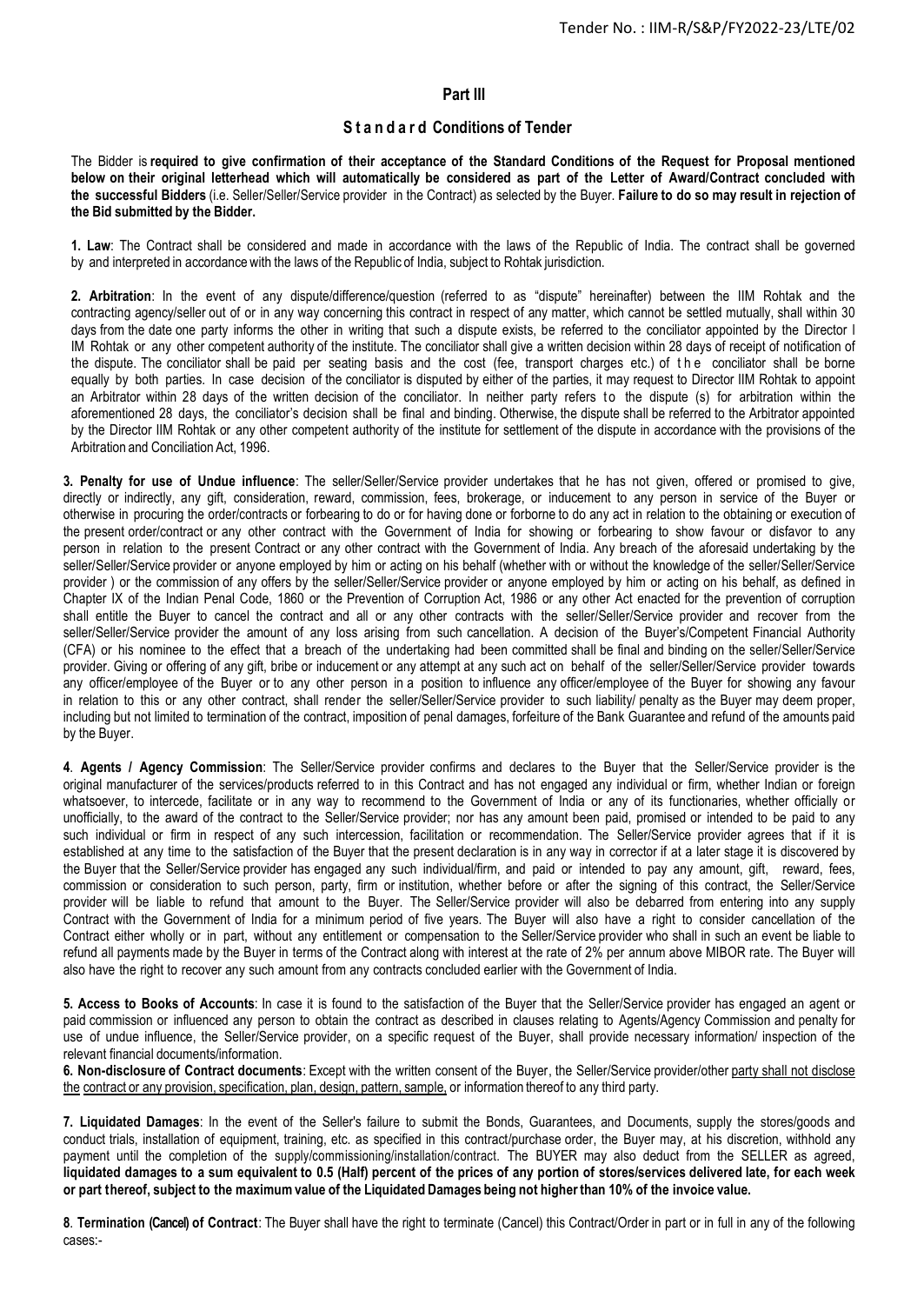- a) The Agency shall be fully responsible for faithful compliance of the provisions of the LoA/purchase/Work Order/Agreement. Any breach or failure to perform the same may result in termination of the purchase order/Work Order/Agreement and forfeiture of the security deposit as well as other legal recourse.
- b) The Company providing items/services is declared bankrupt or becomes insolvent.
- c) Any misconduct/misbehavior on the part of employees etc. deployed by the seller/agency will not be tolerated and the same must be replaced with suitable and equivalent immediately, failing to comply with the same will lead to termination of order/contract.
- d) The Buyer has noticed that the Seller/Service provider has utilized the services of any Indian/Foreign agent in getting this contract and paid any commission to such individual/company etc.

e). The Director, IIM Rohtak reserves the right to reject any or all tenders in whole or in part without assigning any reason thereof, and the decision of the Director, IIM Rohtak shall be final and binding on the sellers/agencies in respect of any clause covered under the contract/PO.

**9. Notices**: Any notice required or permitted by the contract shall be written in the Hindi or English language and may be delivered personally or may be sent by FAX or registered pre-paid mail/airmail, addressed to the last known address of the party to whom it is sent.

**10. Transfer and Sub-letting**: The Seller/Service provider has no right to give, bargain, sell, assign or sublet or otherwise dispose of the order/Contract or any part thereof, as well as to give or to let a third party take benefit or advantage of the present Contract or any part thereof.

**11. Patents and other Industrial Property Rights**: The prices stated in the present Contract shall be deemed to include all amounts payable for the use of patents, copyrights, registered charges, trademarks, and payments for any other industrial property rights. The seller/service provider shall indemnify the Buyer against all claims from a third party at any time on account of infringement of any or all the rights mentioned in the previous paragraphs, whether such claims arise in respect of manufacturer or use. The Seller/Service provider shall be responsible for the delivery of items/services irrespective of infringement of any or all the rights mentioned above.

**12) Amendments**: No provision of present proposal/Contract shall be changed or modified in any way (including this provision) either in whole or in part except by an instrument in writing made after the date of order/contract and signed on behalf of both the parties and which expressly states to amend the present Contract.

#### **13) Taxes and Duties**

- **a.** If Bidder desires to ask for GST, statuary compliances, duties, etc., the same must be specifically stated. In the absence of any such stipulation, it will be presumed that the prices include all such charges and no claim for the same will be entertained.
- **b.** If reimbursement of any Duty/Tax is intended as extra over the quoted prices, the Bidder must specifically say so. In the absence of any such stipulation, it will be presumed that the prices quoted are firm and final and no claim on account of such duty/tax will be entrained after the opening of tenders.
- **c.** If a Bidder chooses to quote a price inclusive of any duty/tax and does not confirm inclusive of such duty/tax so included is firm and final, he should clearly indicate the rate of such duty/tax and quantum of such duty/tax included in the price. Failure to do so may result in ignoring of such offers summarily.
- **d.** If a Bidder is exempted from payment of any duty/tax up to any value of supplies from them, he should clearly state that no such duty/tax will be charged by him up to the limit of exemption which he may have. If any concession is available in regard to rate/quantum of any Duty/tax, it should be brought out clearly. Stipulations like the said duty/tax were presently not applicable but the same will be charged if it becomes applicable later on, will not be accepted unless in such cases it is clearly stated by a Bidder that such duty/tax will not be charged by him even if the same becomes applicable later on. In respect of the Bidders, who fail to comply with this requirement, their quoted prices shall be loaded with the quantum of such duty/tax which is normally applicable on the item in question for the purpose of comparing their prices with other Bidders.

**e**. Any change in any duty/tax upward/downward as a result of any statutory variation in excise taking place within contract terms shall be allowed to the extent of the actual quantum of such duty/tax paid by the supplier. Similarly, in case of downward revision in any duty/tax, the actual quantum of reduction of such duty/tax shall be reimbursed to the Buyer by the Seller/Service provider. All such adjustments shall include all reliefs, exemptions, rebates, concession etc. if any obtained by the Seller/Service provider.

**14**. **Pre-Integrity Pact Clause**: An "Integrity Pact" would be signed between the IIM Rohtak and the Bidder for purchase (If required). This is a binding agreement between the Buyer and Bidders for specific contracts in which the Buyer promises that it will not accept bribes during the procurement process and Bidders promise that they will not offer bribes. Under this Pact, the Bidders for specific items/services or contracts agree with the Buyer to carry out the procurement in a specified manner. The Format of Pre-Integrity Clause will be as per the prescribed format will be provided on request (If required). The essential elements of the Pact will be as follows:

- **a.** A pact (contract) between the IIM Rohtak, "the authority or the "principal" and those companies submitting a tender for this specific activity (the Bidder");
- **b.** An undertaking by the Principal that its officials will not demand or accept any bribes, gifts, etc., with appropriate disciplinary or criminal sanctions in case of violation;
- **c.** A statement by each Bidder that it has not paid, and will not pay, any bribes;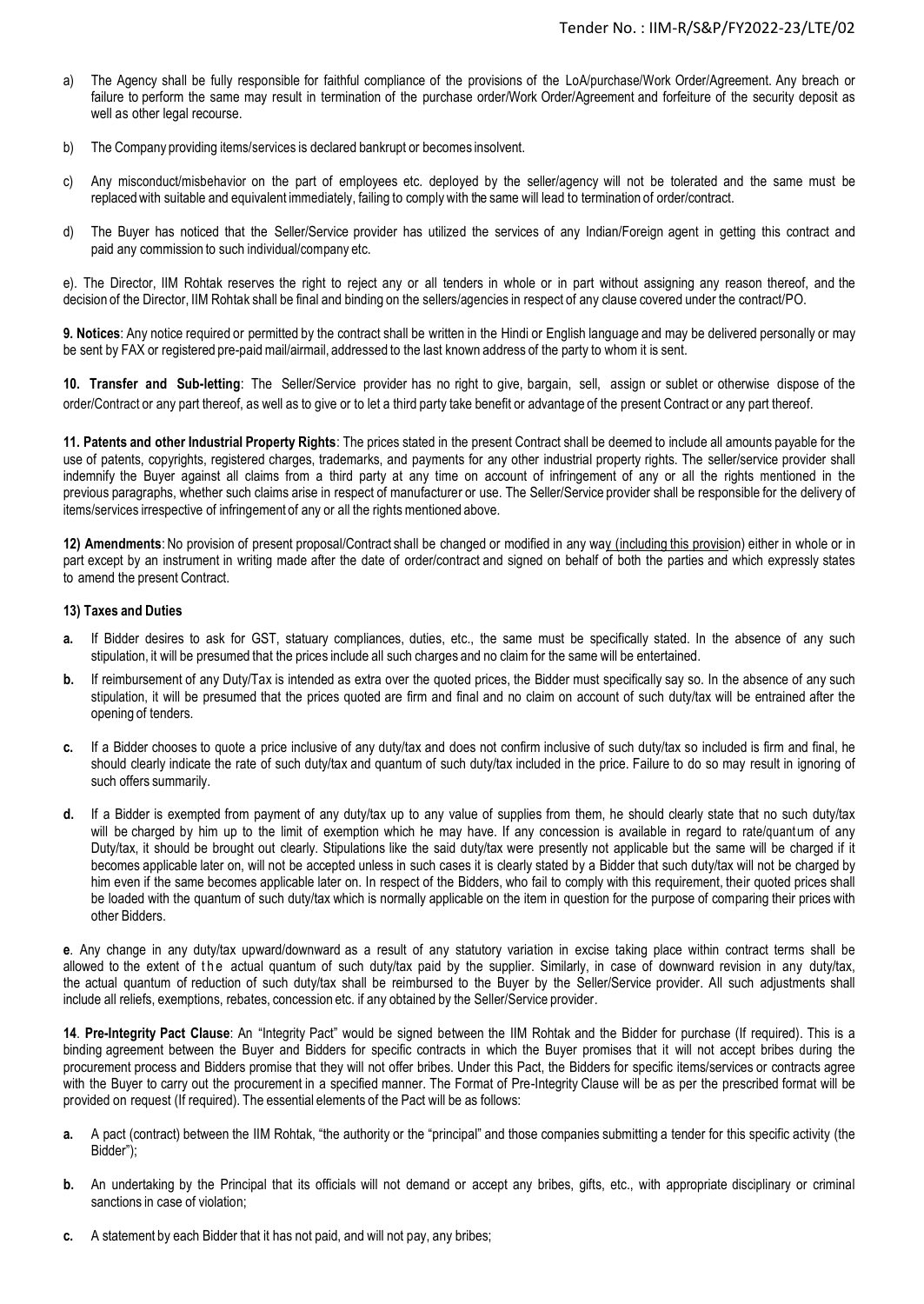- **d.** An undertaking by each Bidder to disclose all payments made in connection with the Contract in question to anybody (including agents and other middlemen as well as family members, etc., of officials); the disclosure would be made either at the time of submission of Bids or upon demand of the Principal, especially when a suspicion of a violation by that Bidder emerges;
- **e.** The explicit acceptance by each Bidder that the no-bribery commitment and the disclosure obligation as well as the attendant sanctions remain in force for the winning Bidder until the contract has been fully executed.
- **f.** Undertaking on behalf of a Bidding companywill be made "in the name and on behalf of the company's Chief Executive Officer".
- **g.** The following set of sanctions shall be enforced for any violation by a Bidder of its commitments or undertakings:
	- **i.** Denial or loss of contracts;
	- **ii.** Forfeiture of the Bid security and performance bond;
	- **iii.** Liability for damages to the principal and the competing Bidders; and
	- **iv.** Debarment of the violator by the Principal for an appropriate period of time.
	- **h.** Bidders are also advised to have a company code of conduct (clearly rejecting the use of bribes and other unethical behavior and compliance programfor the implementation of the code of conduct throughout the company.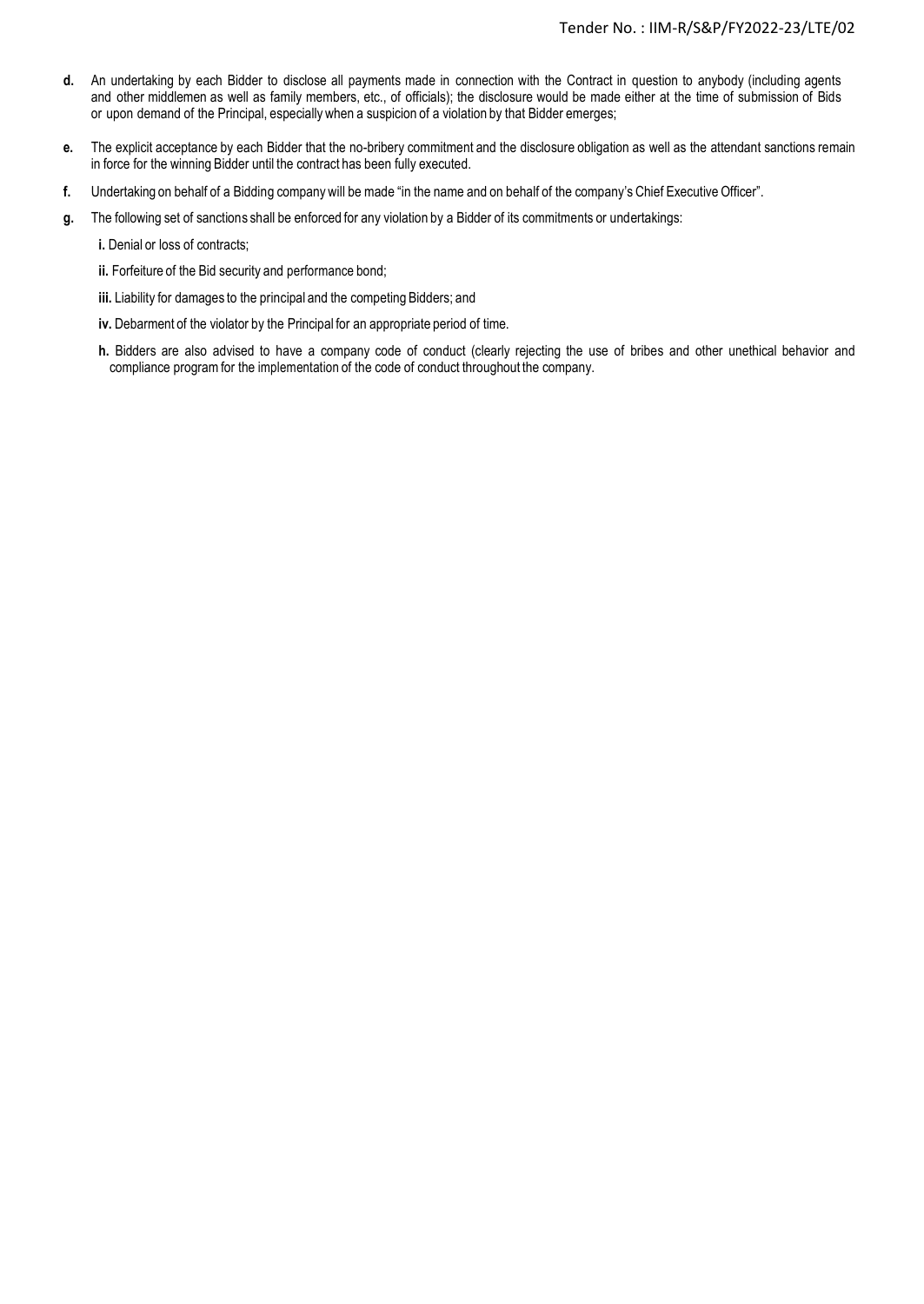#### **Part IV – Special Conditions of Tender**

The Bidder is required to give confirmation of their acceptance of Special Conditions of the Tender mentioned below on their original letterhead which will automatically be considered as part of the Contract concluded with the successful Bidder (i.e. Seller in the Contract) as selected by the Buyer. Failure to do so may result in rejection of the Bid submitted by the Bidder.

- 1. **Performance Guarantee**: The successful tenderer will be required to furnish a Security Deposit @ 5% of the order value in the form of Fixed Deposit or Bank Guarantee from any Nationalized Bank dully pledge in the name of the "Indian Institute of Management Rohtak" payable at Rohtak valid up to duration of contract within fortnight of the issue of Contract Letter. Security deposit will be forfeited, if the firm fails to performance in respect to the terms and conditions of the tender. EMD will be refunded only after receipt of the PBG. The PBG will be refunded with in 90 days after the completion of the rate contract.
- **2. Award of Contract:** The Institute shall consider the placement of orders for jobs on those bidders whose offers have been found technically and financially acceptable. The Institute reserves the right to counter offer price(s) against the price(s) quoted by any bidder.
- **3. Option Clause**: The contract will have an Option Clause, wherein the Buyer may exercise an option to procure an **additional 50% of the original contracted** quantity in accordance with the same terms & conditions of the present contract. This will be applicable within the currency of the contract. The Bidder is to confirm the acceptance of the same for inclusion in the contract. It will be entirely the discretion of the Buyer to exercise this option or not.
- **4. Repeat Order Clause** The contract will have a Repeat Order Clause, wherein the Buyer may **order up to 50% quantity of** the items under the present contract within six months from the date of supply/successful completion of this contract, the cost, terms & conditions remaining the same. The Bidder is to confirm acceptance of this clause. It will be entirely the discretion of the Buyer to place the Repeat order or not.
- **5. Tolerance Clause** To take care of any change in the requirement during the period starting from the issue of tender till placement of the contract, Buyer reserves the **right to 50% plus/minus increase or decrease** the quantity of the required goods up to that limit without any change in the terms & conditions and prices quoted by the Seller. While awarding the contract, the quantity ordered may be increased or decreased by the Buyer within this tolerance limit. It will be entirely the discretion of the Buyer to place the Repeat order or not.
- **6. Payment Terms for Indigenous Sellers -** It will be mandatory for the Bidders to indicate their bank account numbers and other relevant epayment details so that payments could be made through the ECS/NEFT mechanism instead of payment through cheques, wherever feasible. A copy of the model mandate form prescribed by RBI to be submitted by Bidders for receiving payments through ECS is available on the Institutes website and can be given on request. The payment will be made as per the following terms, on the production of the requisite documents: a. 100% payment in Indian rupees after successful delivery/installation/commissioning of supplied items in time and acceptance by the user subject to production of invoice in originals with all mandatory documents.
- **7. Advance Payments**: No advance payment(s) will be made.
- **8. Fall clause -** The following fall clause will form part of the contract placed on successful Bidder
	- a. The price charged for the item/services supplied under the contract by the Seller shall in no event exceed the lowest prices at which the Seller sells the item/services or offer to sell item/services of identical description to any persons/Organization including the purchaser or any department of the Central Government or any Department of state government or any statutory undertaking the central or state government as the case may be during the period till performance of all supply Orders placed during the currency of the rate contract is completed.
	- b. If at any time, during the said period the Seller reduces the sale price, sells, or offer to sell such item/services to any person/organization including the Buyer or any Dept., of central Govt. or any Department of the State Government or any Statutory undertaking of the Central or State Government as the case may be at a price lower than the price chargeable under the contract, the shall forthwith notify such reduction or sale or offer of sale to the Director-General of Supplies & Disposals and the price payable under the contract for the item/services of such reduction of sale or offer of the sale shall stand correspondingly reduced. The above stipulation will, however, not apply to:
		- a. Exports by the Seller.
		- b.Sale of goods as original equipment at price lower than lower than the prices charged for normal replacement.
		- c. Sale of goods such as drugs which have expiry dates.

d. Sale of goods at a lower price on or after the date of completion of sale/placement of the order of goods by the authority concerned under the existing or previous Rate Contracts as also under any previous contracts entered into with the Central or State Govt. Depts., including their undertakings excluding joint sector companies and/or private parties and bodies.

9. **Exchange Rate Variation Clause**: Not applicable, (Price quoted by the bidder must be quoted in Indian Rupees and the same should be **firm and valid for min. 365 days from the tender closing date** and no foreign exchange rate variation would be allowed during the validity of bid)

#### 10. **Risk & Expense clause** –

a). Should the item/services or any installment thereof not be delivered within the time or times specified in the contract documents, or if defective delivery is made in respect of the item/services or any installment thereof, the Buyer shall after granting the Seller 07 days to cure the breach, be at liberty, without prejudice to the right to recover liquidated damages as a remedy for breach of contract, to declare the contract as canceled either wholly or to the extent of such default.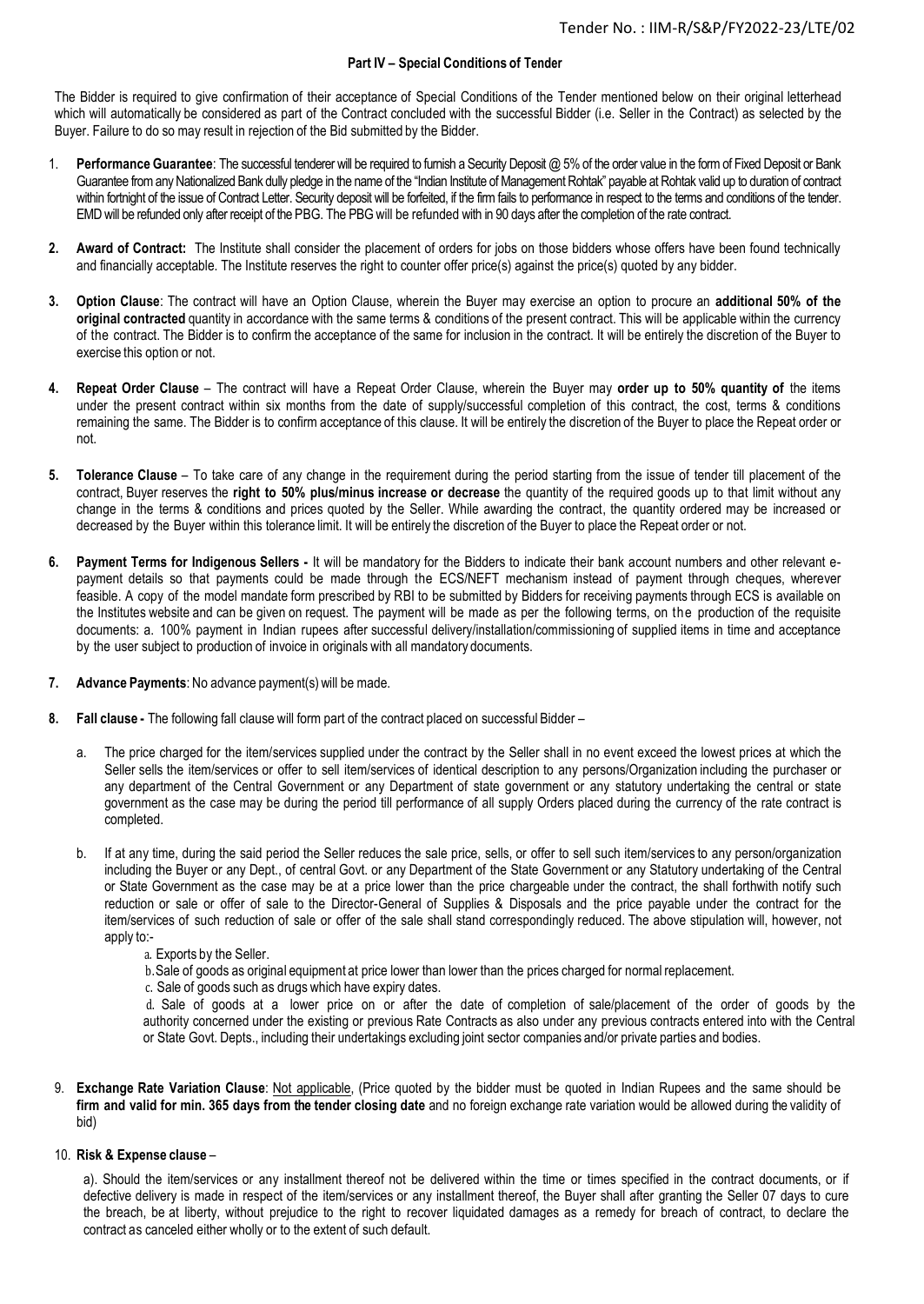b). Should the item/services or any installment thereof not perform in accordance with the specifications/parameters provided by the SELLER during the check proof tests to be done in the BUYER's country, the BUYER shall be at liberty, without prejudice to any other remedies for breach of contract, to cancel the contract wholly or to the extent of such default.

c). In case of a material breach that was not remedied within 07 days, the BUYER shall have given the right of first refusal to the SELLER be at liberty to purchase, manufacture, or procure from any other source as he thinks fit, other item/services of the same or similar description to make goods./services.

#### 11. **Force Majeure clause**

a. Neither party shall bear responsibility for the complete or partial non-performance of any of its obligations (except for failure to pay any sum which has become due on account of receipt of goods under the provisions of the present contract), if the non-performance results from such Force Majeure circumstances as Flood, Fire, Earth Quake and other acts of God as well as War, Military operation, blockade, Acts or Actions of State Authorities or any other circumstances beyond the parties control that have arisen after the conclusion of the present contract.

b. In such circumstances the time stipulated for the performance of an obligation under the present contract is extended correspondingly for the period of time of action of these circumstances and their consequences.

c. The party for which it becomes impossible to meet obligations under this contract due to Force Majeure conditions, is to notify in written form the other party of the beginning and cessation of the above circumstances immediately, but in any case not later than 10 (Ten) days from the moment of their beginning.

d. Certificate of a Chamber of Commerce (Commerce and Industry) or other competent authority or organization of the respective country shall be sufficient proof of commencement and cessation of the above circumstances.

e. If the impossibility of complete or partial performance of an obligation lasts for more than one (01) month, either party hereto reserves the right to terminate the contract totally or partially upon giving prior written notice of 15 (Fifteen) days to the other party of the intention to terminate without

any liability other than reimbursement on the terms provided in the agreement for the goods received.

- 12. **Product support/warranty –** Shall be provided through respective OEM (Original Equipment Manufacturer) for the items under question or as mentioned/asked against each category.
- 13. **OEM Certificate**: In case the Bidder is not the OEM/manufacturer, the respective bidder cum supplier firm should have an MAF agreement/authorization certificate from/with the respective OEM/manufacturer for sourcing & supplying the genuine items/equipment under this proposal.
- 14. **Import License**: The Bidders are to confirm that they have the requisite import license (If applicable) from the respective Govt. Authorities and Authorization from the manufacturer if applicable.
- 15. **Earliest Acceptable version-** Latest material with respective manufacturer warranty shall only be supplied under this proposal or subsequently concluded contract/Order.
- 16. **Transportation/delivery of items/services**: At supplier's expense on- site i.e. at Indian Institute of Management Rohtak (New Campus, near Sunaria Village, Rohtak), Haryana PIN-124 010.
- 17. **Packing,Marking, Insurance, and forwarding:** At supplier's, expense All-inclusive.
- 18. **Quality**: The quality of the item/services must be delivered according to the present order/Contract shall correspond to the technical specifications/conditions and standards valid for the deliveries of the same in Seller's country or specifications enumerated as per tender and shall also include therein modification to the item/services suggested by the Buyer. Such modifications will be mutually agreed to. The Seller confirms that the item/services to be supplied under this Contract shall be genuine.
- 19. **Inspection Authority**: The Inspection will be carried out by notified inspecting agency of IIM Rohtak (i.e. Stores & Purchase). The mode of Inspection will be Departmental Inspection.
- 20. **Onsite Warranty/Guarantee/free replacement –** As per respective manufacturer/OEMs standard terms for all items under question or as mentioned/asked against each category (refer price bid) or free replacement against defective or substandard quality supply or malfunctioning for all mentioned items/services if not mentioned against the respective category.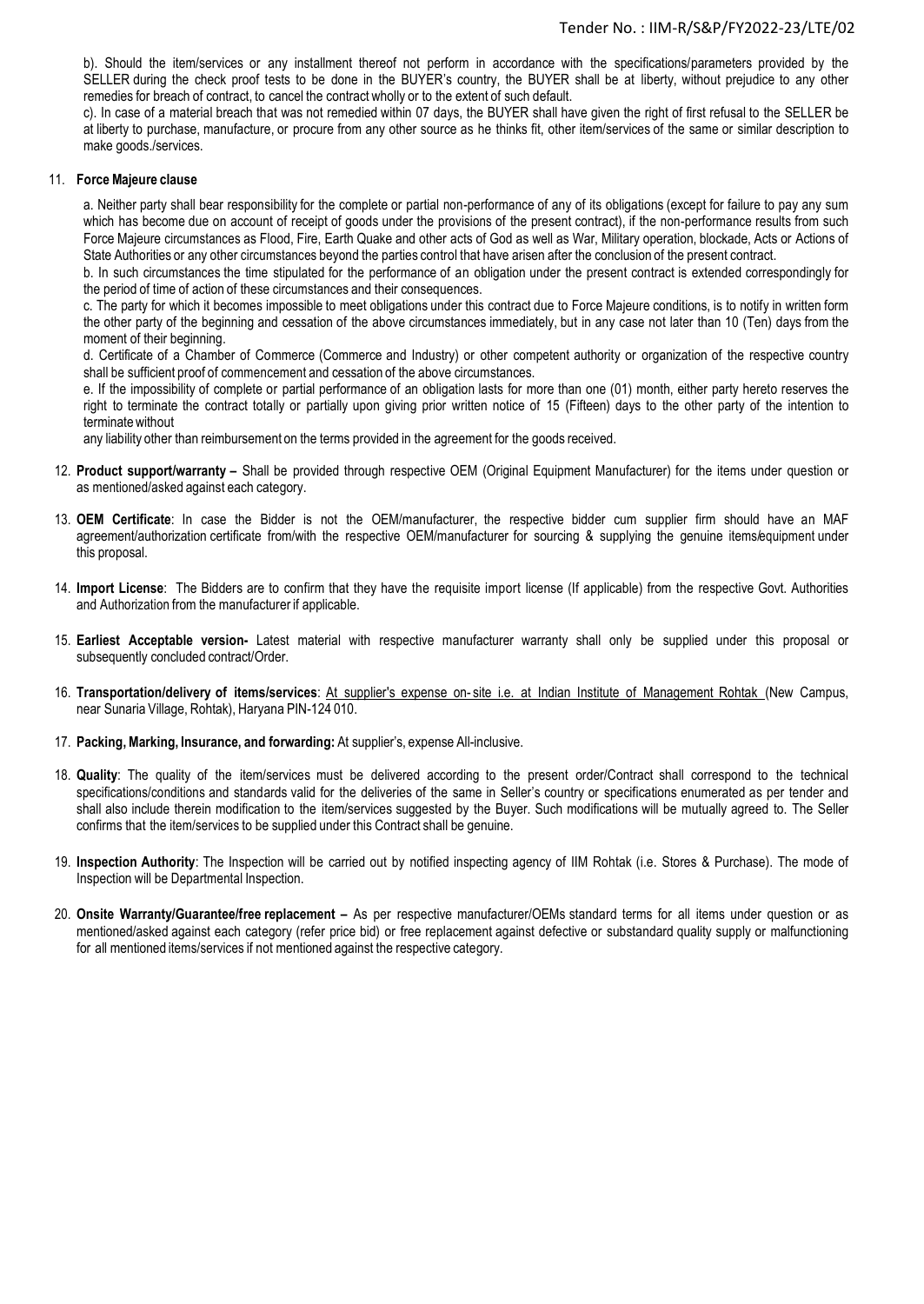#### **Part V – Evaluation Criteria & Price Bid issues**

- **1. Evaluation Criteria -** The broad guidelines for evaluation of Bids will be as follows:
- a. Only those bids will be evaluated which are found to be fulfilling all the eligibility and qualifying requirements of the RFP, both technically and commercially.
- b. The lowest price bid against each category will be decided upon the lowest price quoted by the particular Bidder as per the Price Format given at Para 2 below.
- c. The Bidders are required to spell out the rates of Customs duty, Excise duty, GST, etc. in unambiguous terms; otherwise, their offers will be loaded with the maximum rates of duties and taxes for the purpose of comparison of prices. If reimbursement of Customs duty / Excise Duty /GST is intended as extra, over the quoted prices, the Bidder must specifically say so. In the absence of any such stipulation, it will be presumed that the prices quoted are firm and final and no claim on account of such duties will be entrained after the opening of tenders. If a Bidder chooses to quote a price inclusive of any duty and does not confirm inclusive of such duty so included is firm and final, he should clearly indicate the rate of such duty and quantum of excise duty included in the price. Failure to do so may result in ignoring of such offers summarily. If a Bidder is exempted from payment of Customs duty / Excise Duty / GST duty up to any value of supplies from them, they should clearly state that no excise duty will be charged by them up to the limit of exemption, which they may have. If any concession is available in regard to rate/quantum of Customs duty / Excise Duty / GST, it should be brought out clearly. Stipulations like, excise duty was presently not applicable but the same will be charged if it becomes leviable later on, will not be accepted unless in such cases it is clearly stated by a Bidder that excise duty will not be charged by him even if the same becomes applicable later on. In respect of the Bidders who fail to comply with this requirement, their quoted prices shall be loaded with the quantum of excise duty, which is normally applicable on the item in question for the purpose of comparing their prices with other Bidders. The same logic applies to Customs duty and GST also.
- d. In import cases, all the foreign quotes will be brought to a common denomination in Indian Rupees by adopting the exchange rate as BC selling rate of the State Bank of India on the date of the opening of Price Bids.
- e. If there is a discrepancy between the unit price and the total price that is obtained by multiplying the unit price and quantity, the unit price will prevail and the total price will be corrected. If there is a discrepancy between words and figures, the amount in words will prevail for the calculation of price.
- f. The Buyer reserves the right to evaluate the offers received by using Discounted Cash Flow method. In case cash flow involves more than one currency, the same will be brought to a common denomination in Indian Rupees by adopting the exchange rate as BC selling rate of the State Bank of India on the date of the opening of Price Bids.
- g. The Lowest reasonable, economical & acceptable bids against requisite items, as mentioned in Part-V Para 2 of this **tender/proposal document** will be considered further for placement of contract/Supply Order/LoA after complete clarification and price negotiations as decided by the Buyer.
- h. The Buyer will have the right to award contracts to different/multiple bidders for being lowest in a particular category of items, if the situation desires. The Buyer also reserves the right to do apportionment of quantity, if it is convinced that Lowest Bidder is not in a position to supply full quantity in stipulated time.
- i. Any other criteria as applicable to suit a particular case.

j. Rates must be quoted in Indian rupees in import cases, all the foreign quotes will be brought to a common denomination in Indian Rupees by adopting the RBI/SBI/GOC declared exchange rate.

2. **Price Bid Format**: The Price Bid Format is given below and Bidders are required to fill this up correctly with full details:- Seal and Sign of Proprietor/ Auth. Signatory/Bidder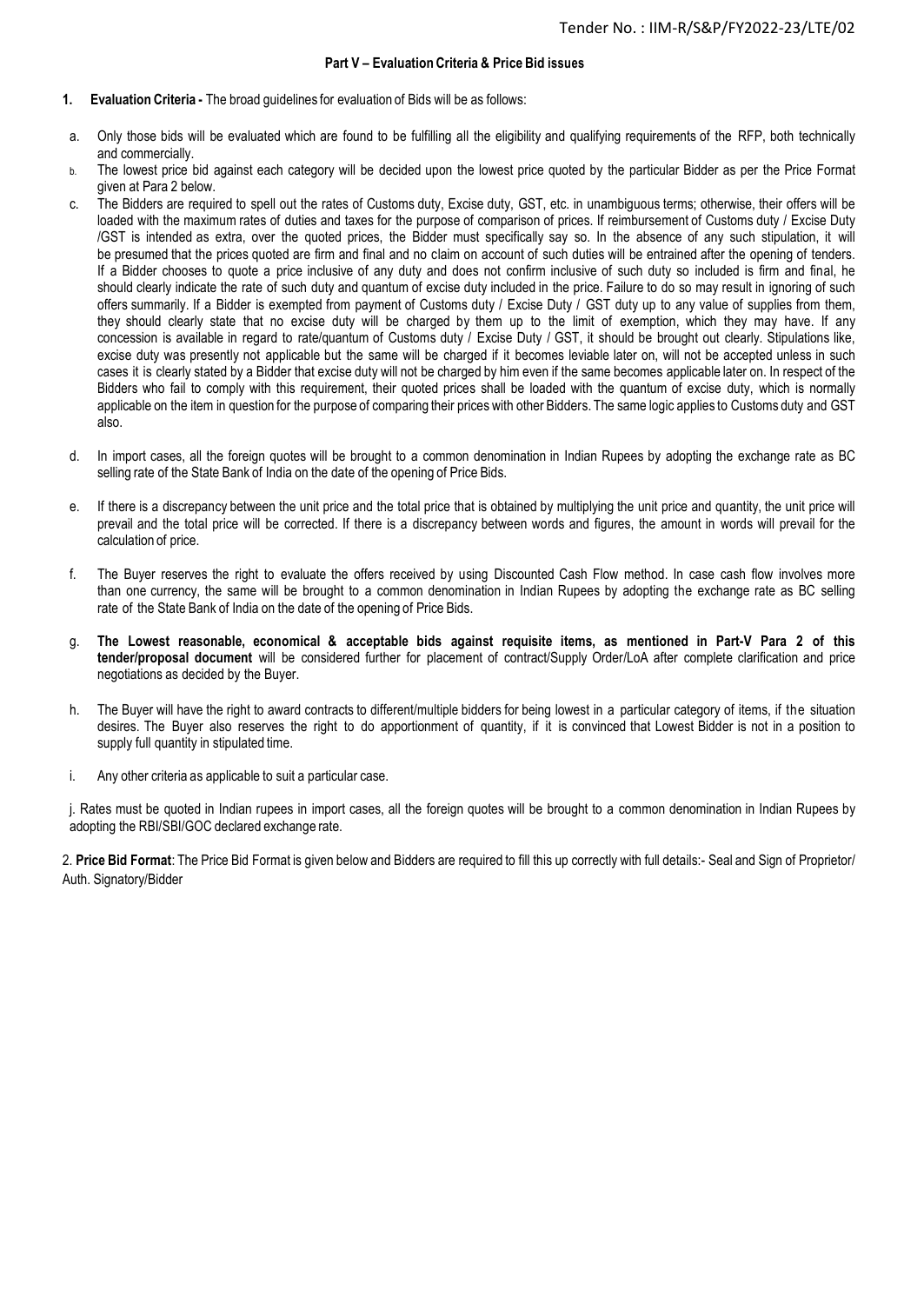## **Part-V Para 2 (Financial Bid for Amount)**

## **Annexure III**

| Sr. No         | Product                              | <b>Make</b> | Units/<br>Denomination | Per Unit<br>Rate (Excl.<br>of GST) | <b>GST Rate</b> | Per Unit Rate<br>(Incl. of GST) |
|----------------|--------------------------------------|-------------|------------------------|------------------------------------|-----------------|---------------------------------|
| 1              | Almonds                              |             |                        |                                    |                 |                                 |
| $\overline{2}$ | Anti Termite Liquid                  |             |                        |                                    |                 |                                 |
| 3              | Bath Soap (30 GM)                    |             |                        |                                    |                 |                                 |
| 4              | Black Hit Spray (400 ML)             |             |                        |                                    |                 |                                 |
| 5              | <b>Borosil Water Glass</b>           |             |                        |                                    |                 |                                 |
| 6              | <b>Cashew Nuts</b>                   |             |                        |                                    |                 |                                 |
| $\overline{7}$ | Coffee Pouch (64 pouch Packet)       |             |                        |                                    |                 |                                 |
| 8              | Cookies                              |             |                        |                                    |                 |                                 |
| 9              | Cotton Cloth (Dhoti)                 |             |                        |                                    |                 |                                 |
| 10             | Dettol Hand Wash Refill, (750MI)     |             |                        |                                    |                 |                                 |
| 11             | Dettol Liquid Soap Dispenser         |             |                        |                                    |                 |                                 |
| 12             | Disposal Cup                         |             |                        |                                    |                 |                                 |
| 13             | <b>Disposal Glass</b>                |             |                        |                                    |                 |                                 |
| 14             | Disposal Spoons                      |             |                        |                                    |                 |                                 |
| 15             | Dustor-Cotton                        |             |                        |                                    |                 |                                 |
| 16             | Green Tea (100 Bag Box)              |             |                        |                                    |                 |                                 |
| 17             | Hair Comb                            |             |                        |                                    |                 |                                 |
| 18             | Hair Oil Pouch (25 ML)               |             |                        |                                    |                 |                                 |
| 19             | Hand Sanitizer (200 ML)              |             |                        |                                    |                 |                                 |
| 20             | Juna Plastic                         |             |                        |                                    |                 |                                 |
| 21             | Milk Powder (150 Small Pouch Packet) |             |                        |                                    |                 |                                 |
| 22             | Milk Powder (400 GM)                 |             |                        |                                    |                 |                                 |
| 23             | Mosquito Machine                     |             |                        |                                    |                 |                                 |
| 24             | Mosquito Machine Refill              |             |                        |                                    |                 |                                 |
| 25             | Red Hit Spray (400 ML)               |             |                        |                                    |                 |                                 |
| 26             | Red Label Tea (400GM) (Natural Care) |             |                        |                                    |                 |                                 |
| $27\,$         | Room Freshener-Levender (250 ML)     |             |                        |                                    |                 |                                 |
| 28             | Shampoo Pouch (45 ML)                |             |                        |                                    |                 |                                 |
| 29             | Sugar Cube Box (500GM)               |             |                        |                                    |                 |                                 |
| $30\,$         | Tea Bag (100 Pouch Box)              |             |                        |                                    |                 |                                 |
| 31             | Tissue Paper-Box                     |             |                        |                                    |                 |                                 |
| 32             | Tooth Brush                          |             |                        |                                    |                 |                                 |
| 33             | Tooth Paste (25 gm)                  |             |                        |                                    |                 |                                 |
| 34             | Vim Bar (200gm)                      |             |                        |                                    |                 |                                 |
| 35             | Water Jug (1 Litre)                  |             |                        |                                    |                 |                                 |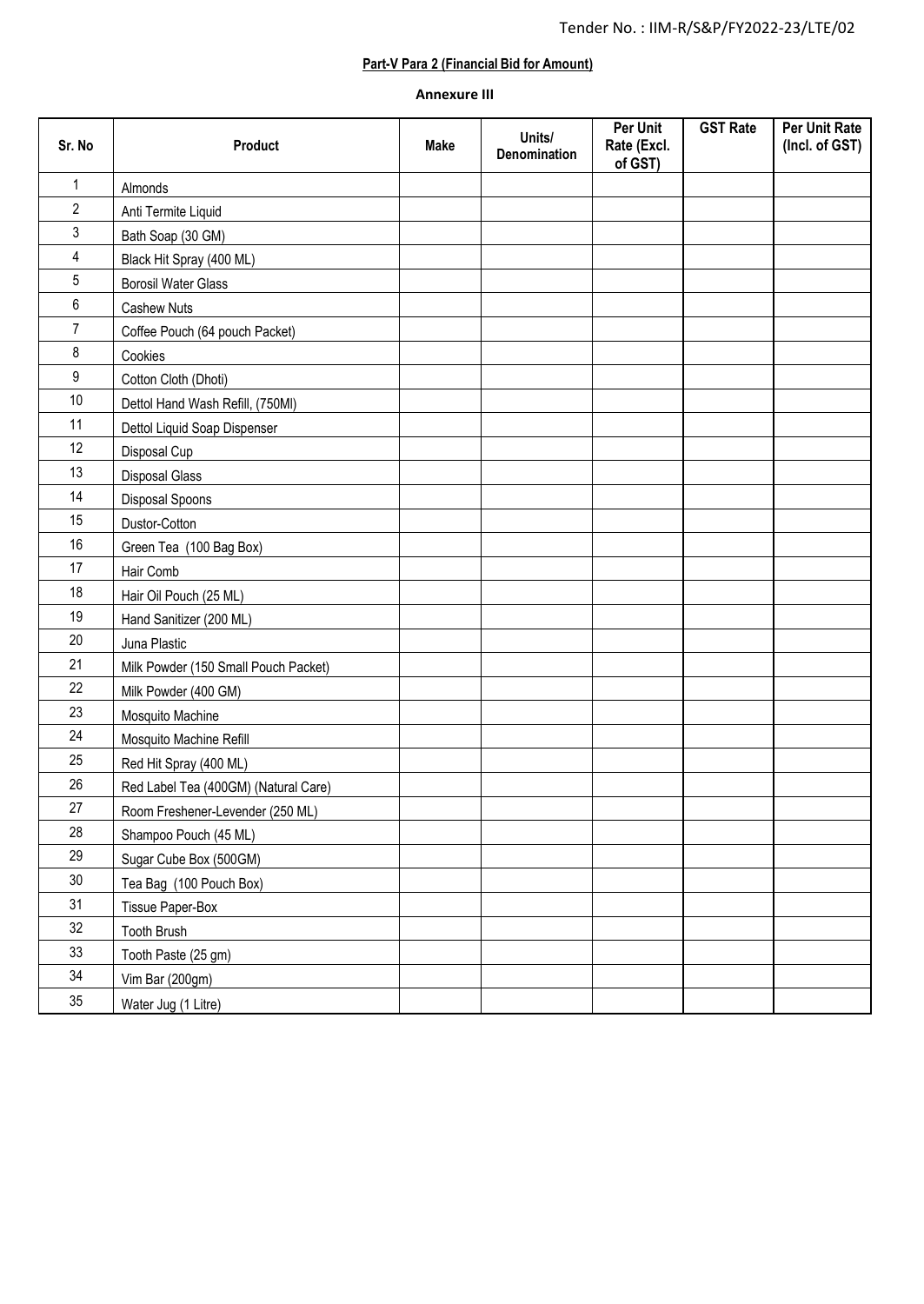## **Annexure IV**

## **PLEDGE OF COMPLIANCE**

(To be given on original letter head of the company/firm by the legal owner/authorized signatory of the company/firm)

| applicant/bidder for "Onsite Supply/Purchase of Housekeeping & Refreshment Items" vide Tender no IIM-R/S&P/FY2022-<br>23/LTE/02 dated 13/05/2022 to the Indian Institute of Management Rohtak (Management City, NH-10, Southern Bypass, Sunaria,<br>Rohtak PIN124010) hereby undertake that I/We have no criminal antecedents, never declared bankrupt, never black listed by any<br>Govt./PSU/Autonomous dept./agency/body and we shall abide by all terms and conditions mentioned in this tender document and<br>subsequently issued PO/LoA/Lol/work order/Agreement against the said tender enquiry. In the event of any breach of terms and<br>conditions of this tender and subsequently, issued PO/LoA/Lol/work order/Agreement against the said tender enquiry during the<br>entire period of the contract, we shall take the full responsibilities of any loss incurred by my agency/company<br>employees/representatives by their negligence to IIM Rohtak including financial, time and reputation as assessed by the competent<br>authority of IIM Rohtak and my company/agency will fully compensate to IIM Rohtak for all such losses without ensuing any legal process. | Registered |
|----------------------------------------------------------------------------------------------------------------------------------------------------------------------------------------------------------------------------------------------------------------------------------------------------------------------------------------------------------------------------------------------------------------------------------------------------------------------------------------------------------------------------------------------------------------------------------------------------------------------------------------------------------------------------------------------------------------------------------------------------------------------------------------------------------------------------------------------------------------------------------------------------------------------------------------------------------------------------------------------------------------------------------------------------------------------------------------------------------------------------------------------------------------------------------------|------------|
| Company's official seal                                                                                                                                                                                                                                                                                                                                                                                                                                                                                                                                                                                                                                                                                                                                                                                                                                                                                                                                                                                                                                                                                                                                                                |            |
|                                                                                                                                                                                                                                                                                                                                                                                                                                                                                                                                                                                                                                                                                                                                                                                                                                                                                                                                                                                                                                                                                                                                                                                        |            |
|                                                                                                                                                                                                                                                                                                                                                                                                                                                                                                                                                                                                                                                                                                                                                                                                                                                                                                                                                                                                                                                                                                                                                                                        |            |
|                                                                                                                                                                                                                                                                                                                                                                                                                                                                                                                                                                                                                                                                                                                                                                                                                                                                                                                                                                                                                                                                                                                                                                                        |            |
|                                                                                                                                                                                                                                                                                                                                                                                                                                                                                                                                                                                                                                                                                                                                                                                                                                                                                                                                                                                                                                                                                                                                                                                        |            |
|                                                                                                                                                                                                                                                                                                                                                                                                                                                                                                                                                                                                                                                                                                                                                                                                                                                                                                                                                                                                                                                                                                                                                                                        |            |

E-mail ID………………………………………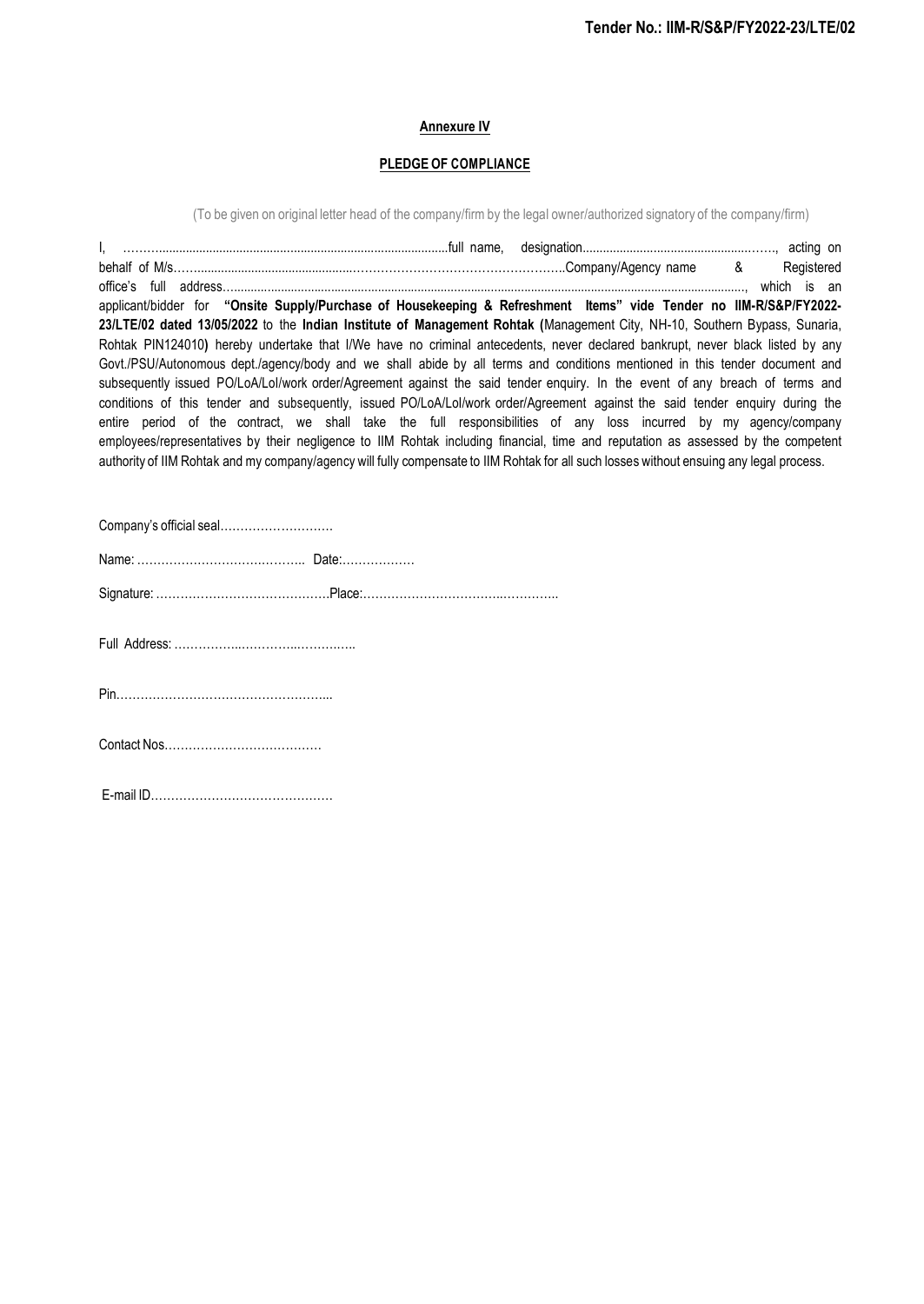#### **Annexure V**

#### **SELF-DECLARATION – NO BLACKLISTING**

(Date)

Chief Administrative Officer Indian Institute of Management Rohtak Sunaria, Rohtak-124010 (Haryana)

Dear Sir/Madam,

In response to the Tender Document for Onsite Supply/Purchase of Housekeeping & Refreshment Items for IIM Rohtak, I/ We hereby declare that presently our company/firm ineligible for corrupt & fraudulent practices either indefinitely or for a particular period of time by any State/ Central Government/ PSU/Autonomous Body.

We further declare that presently our Company/ firm (Name) is not blacklisted or debarred and not declared ineligible for reasons other than corrupt & fraudulent practices by any State/ Central Government/ PSU/ Autonomous Body on the date of Bid Submission including violation of relevant labour laws.

If this declaration is found to be incorrect then without prejudice to any other action that may be taken, our security may be forfeited in full and the bid, if any to the extent accepted may be cancelled at any stage and the contract may be terminated and we shall be barred from bidding in future against any other tender.

Thanking you,

Yours faithfully,

Place: Signatures\_ Date: Name\_

Seal of the Organization\_